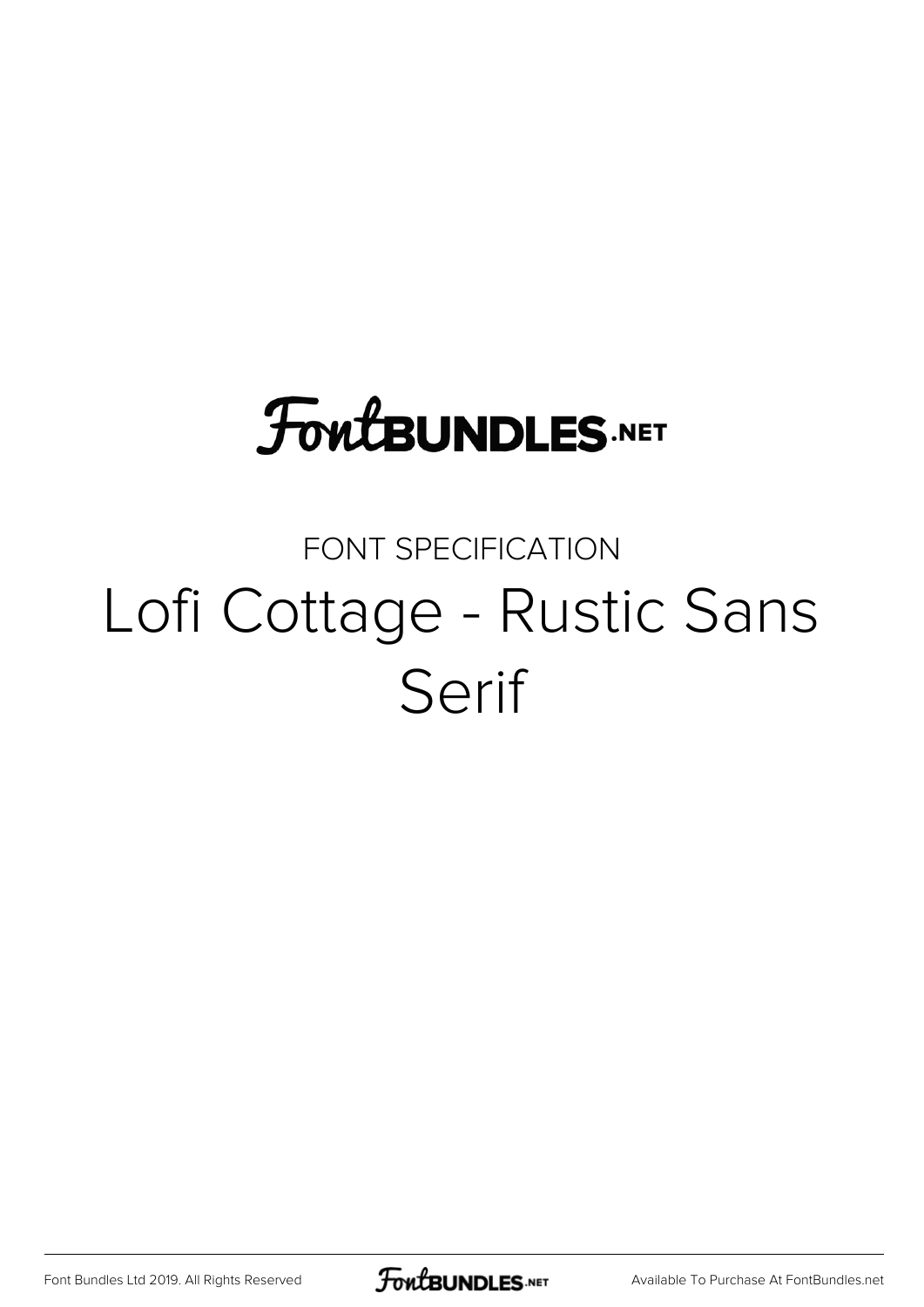#### Lofi Cottage - Regular

**Uppercase Characters** 

## ABCDEFGHIJKLMNOP QRSTUVWXYZ

Lowercase Characters

# abcdefghijklmnopgrst UVWXYZ

**Numbers** 

#### 0123456789

**Punctuation and Symbols** 

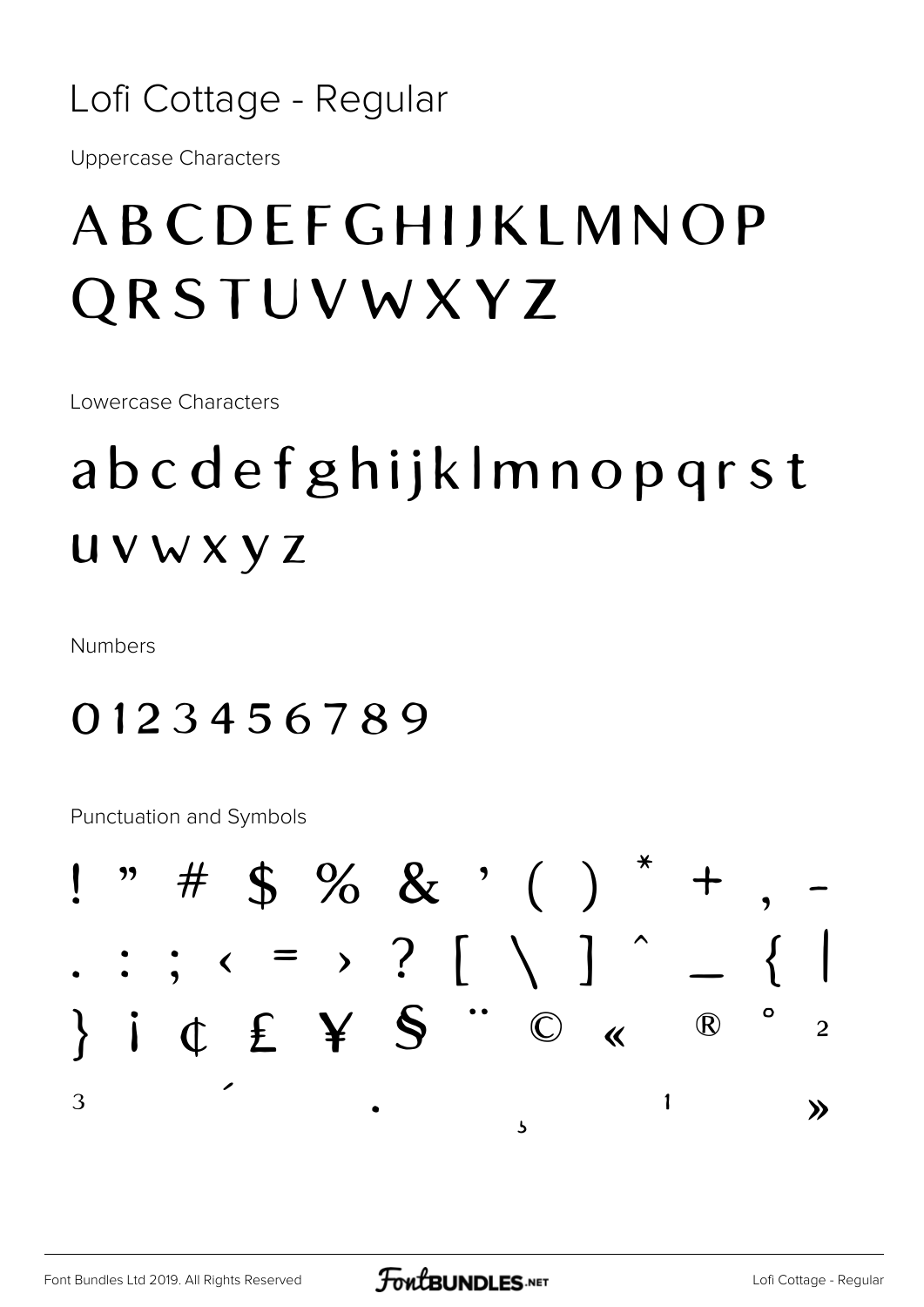All Other Glyphs

# À Á Â Ã Ä Å Æ Ç È É Ê Ë Ì Í Î Ï Ð Ñ Ò Ó Ô Õ Ö × Ø Ù Ú Û Ü Ý Þ ß à á â ã ä å æ ç è é ê ë ì í î ï ñ ò ó ô õ ö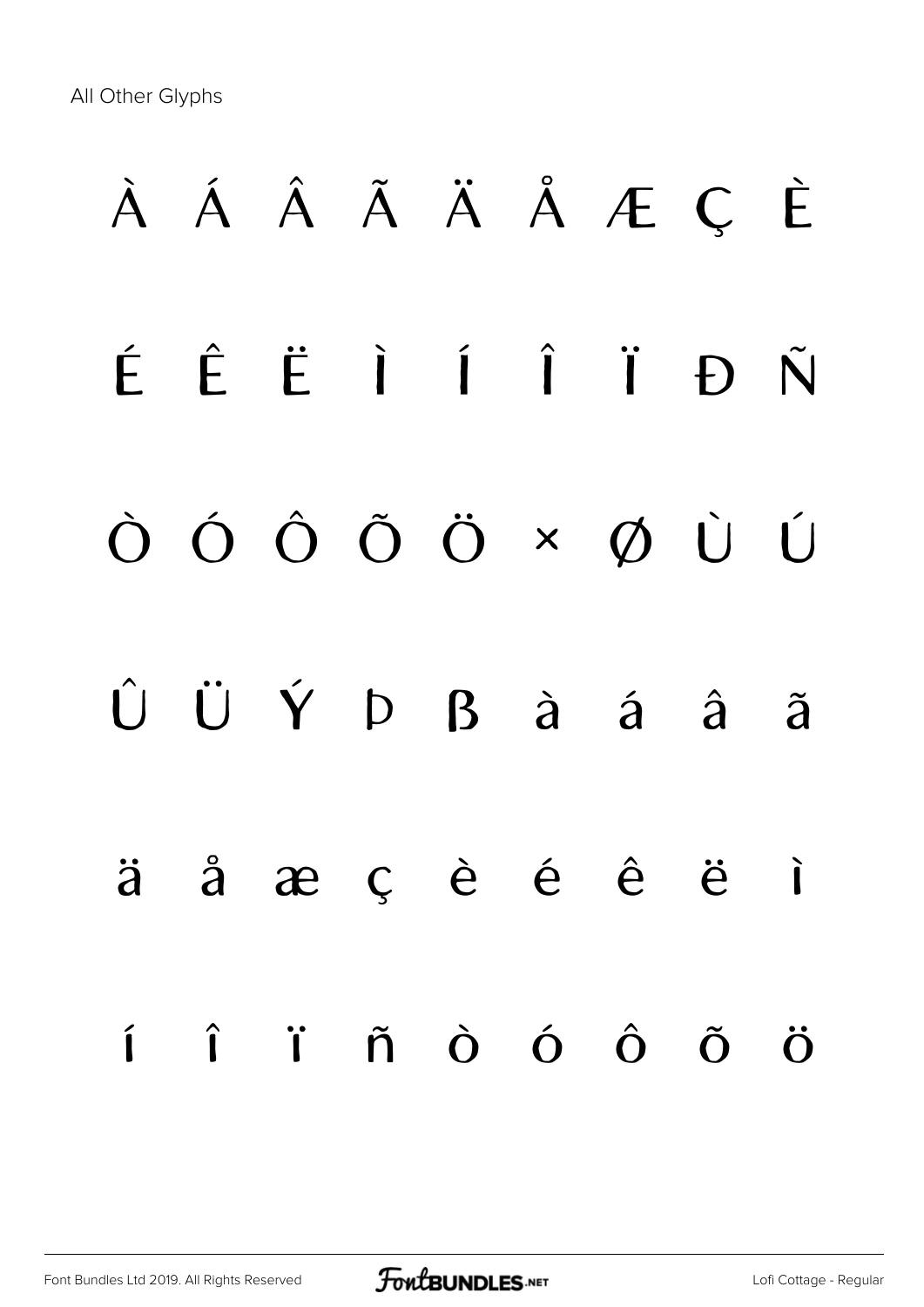|                | ÷ øù ú û ü ý þ ÿ                                                                                                                                                                                                                                                                                                                                                                                                                                                                                                        |  |  |  |
|----------------|-------------------------------------------------------------------------------------------------------------------------------------------------------------------------------------------------------------------------------------------------------------------------------------------------------------------------------------------------------------------------------------------------------------------------------------------------------------------------------------------------------------------------|--|--|--|
|                | Ă ă Đ Ğ ğ ı Œ œ Ş                                                                                                                                                                                                                                                                                                                                                                                                                                                                                                       |  |  |  |
|                | $\zeta \quad \check{S} \quad \check{S} \quad \check{Y} \quad \check{Z} \quad \check{Z} \quad \check{Z} \quad \check{Z} \quad \check{Z} \quad \check{Z} \quad \check{Z} \quad \check{Z} \quad \check{Z} \quad \check{Z} \quad \check{Z} \quad \check{Z} \quad \check{Z} \quad \check{Z} \quad \check{Z} \quad \check{Z} \quad \check{Z} \quad \check{Z} \quad \check{Z} \quad \check{Z} \quad \check{Z} \quad \check{Z} \quad \check{Z} \quad \check{Z} \quad \check{Z} \quad \check{Z} \quad \check{Z} \quad \check{Z}$ |  |  |  |
|                | $  \left.\begin{matrix} 6 & 7 \end{matrix}\right)$ $\left.\begin{matrix} 6 & 7 \end{matrix}\right)$ $\left.\begin{matrix} 7 & 1 \end{matrix}\right)$                                                                                                                                                                                                                                                                                                                                                                    |  |  |  |
|                | $\frac{6}{100}$ 0 4 5 6 7 8                                                                                                                                                                                                                                                                                                                                                                                                                                                                                             |  |  |  |
|                | $9 \quad \epsilon \quad \text{Im} \quad - \quad   \quad \text{m} \quad \text{O} \quad \text{m}$                                                                                                                                                                                                                                                                                                                                                                                                                         |  |  |  |
| $\overline{2}$ | $3$ 4 5 6 7 8 9 $\boxed{a}$                                                                                                                                                                                                                                                                                                                                                                                                                                                                                             |  |  |  |

FontBUNDLES.NET